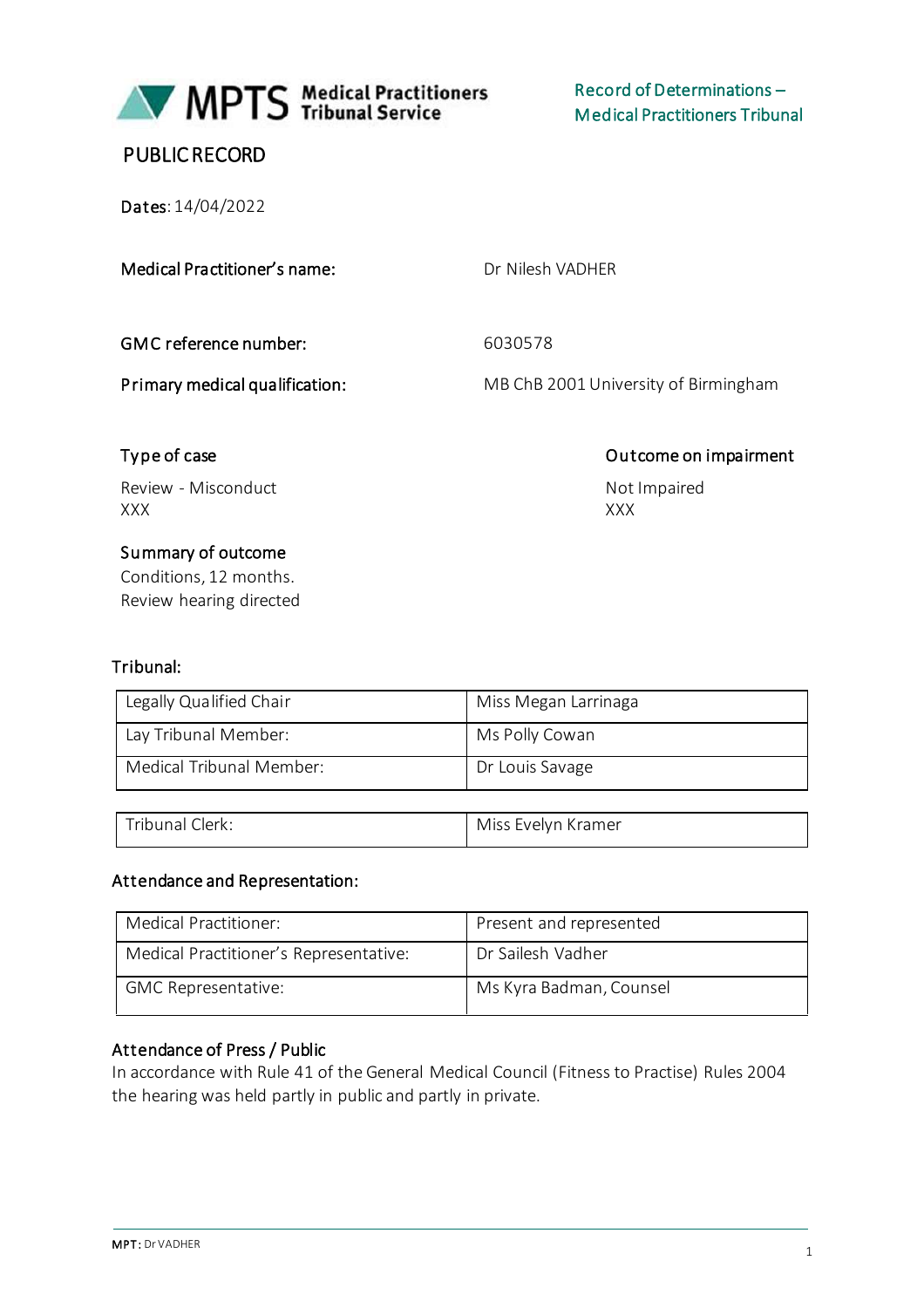# Overarching Objective

Throughout the decision making process the tribunal has borne in mind the statutory overarching objective as set out in s1 Medical Act 1983 (the 1983 Act) to protect, promote and maintain the health, safety and well-being of the public, to promote and maintain public confidence in the medical profession, and to promote and maintain proper professional standards and conduct for members of that profession.

#### Determination on Impairment - 14/04/2022

1. At the review hearing the Tribunal had to decide in accordance with Rule 22(1)(f) of the General Medical Council (GMC) (Fitness to Practise) Rules 2004, as amended ('the Rules') whether Dr Vadher's fitness to practise remains impaired by reason of misconduct XXX.

#### The Outcome of Applications Made during the Impairment Stage

2. The Tribunal granted Dr Vadher's application under Rule 33 of the Rules, for Dr Sailesh Vadher (Dr Nilesh Vadher's brother) to act as a lay representative for him during the course of these proceedings. Dr Sailesh Vadher had previously represented Dr Nilesh Vadher at his Interim Order Tribunal ('IOT') hearings and at the Medical Practitioners Tribunal Service ('MPTS') hearing in July 2021. The GMC did not oppose the application. The Tribunal was satisfied that Dr Sailesh Vadher was a suitable person to represent Dr Vadher at the hearing.

3. Following a discussion about the potential implications of proceeding wholly in public, Dr Sailesh Vadher made an application pursuant to Rule 41 of the Rules for the hearing to proceed part in public and part in private. The Tribunal granted the application and considered it appropriate for all elements of Dr Vadher's case relating XXX be heard in private. Therefore, this determination will be read in private. However, as this case concerns Dr Vadher's misconduct a redacted version will be published at the close of the hearing with those matters relating to XXX removed.

# Background

4. Dr Vadher qualified in 2001 from the University of Birmingham. Dr Vadher attended an MPT hearing between 28 June and 1 July 2021 ('the 2021 Tribunal'). At the outset of the 2021 Tribunal, he made full admissions to the Allegation. The 2021 Tribunal heard that while Dr Vadher was employed as a doctor in the Accident and Emergency Department ('A&E') at the Queen Elizabeth Hospital Birmingham ('the Trust'), he prescribed medication to Patient A and Patient B for his personal use. He admitted that this was dishonest. On 20 May 2019, Dr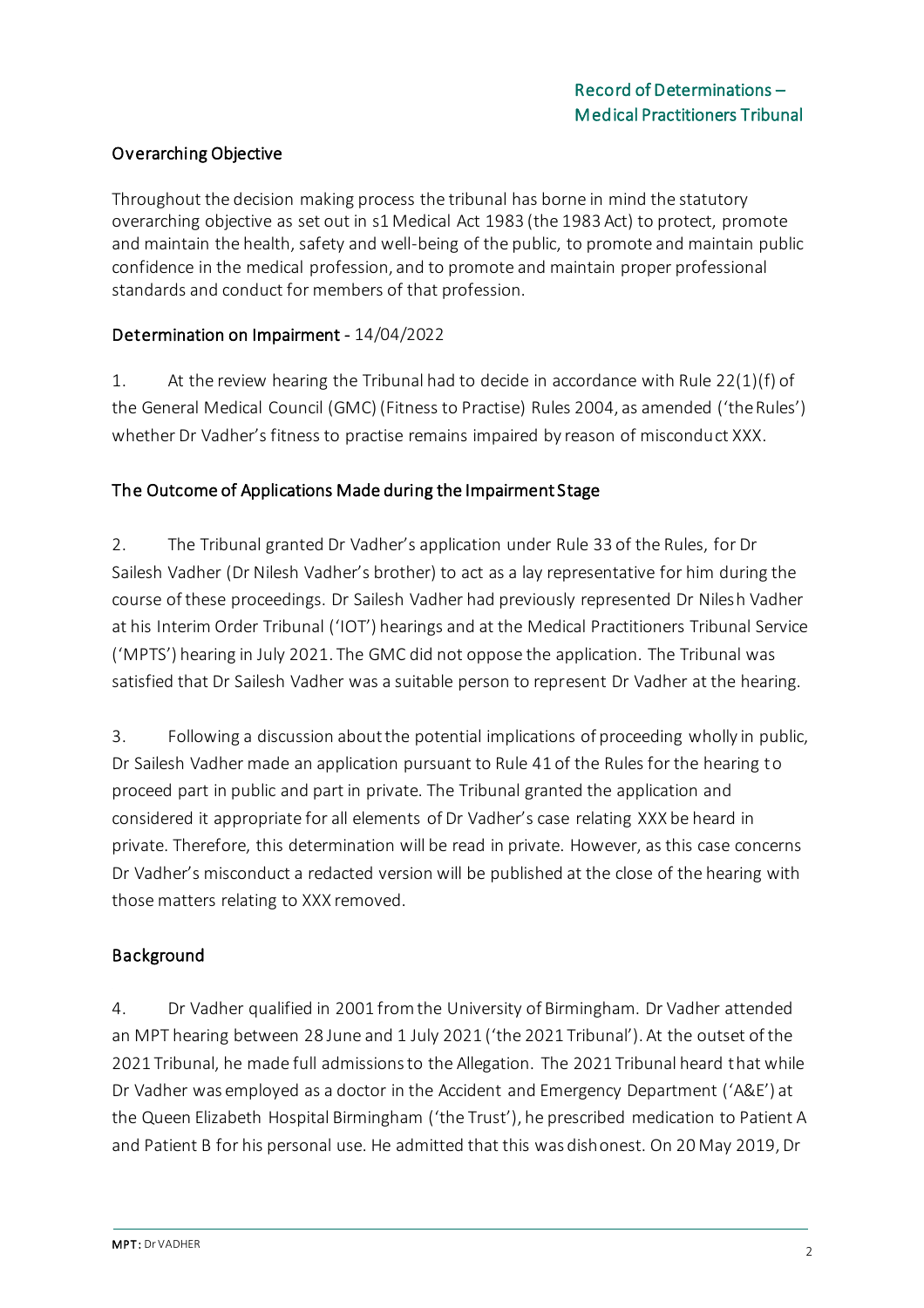# Record of Determinations – Medical Practitioners Tribunal

Vadher sent an email to Patient B ('the Email') which included a *'story'* for Patient B to provide if she was asked about the prescriptions. Dr Vadher admitted that he knew the information provided in the email to Patient B was false and that he had acted dishonestly XXX.

5. The 2021 Tribunal found that Dr Vadher's two courses of admitted dishonesty and his producing 21 false prescriptions over 11 months, were sufficiently serious departures from what is expected of doctors as to amount to misconduct. The 2021 Tribunal found that fellow practitioners and members of the public would find such conduct deplorable. In respect of Patient B, the 2021 Tribunal found that Dr Vadher's attempt to *'cover his tracks'* by encouraging Patient B to lie on his behalf may have been an act of desperation, but was nevertheless inexcusable. It concluded that he had placed improper pressure upon Patient B and distressed her. The 2021 Tribunal considered that Dr Vadher's conduct in advising what Patient B should say if anyone at the hospital asked her about the prescriptions demonstrated a degree of pre-planning which members of the profession and public would find deplorable. It determined that Dr Vadher's conduct was a clear breach of paragraph 65 of Good Medical Practice (2013) (GMP), amounted to serious misconduct and engaged all three limbs of the overarching objective.

6. The 2021 Tribunal found that Dr Vadher's misconduct put patients at unwarranted risk of harm and brought the medical profession into disrepute. It found that his admitted dishonesty represented a breach of a fundamental tenet of the medical profession, namely to act honestly. The 2021 Tribunal concluded that Dr Vadher had demonstrated a good level of insight into his misconduct, making early admissions, accepting full responsibility for his actions and demonstrating contrition. The 2021 Tribunal considered that, as Dr Vadher's misconduct, was linked, at least to some extent, to XXX, it was not possible to determine with certainty the risk of repetition. However, the 2021 Tribunal found that level of insight and contrition displayed by Dr Vadher provided a degree of reassurance that the likelihood of him repeating his misconduct was low, provided XXX. Though the risk of repetition was low, the 2021 Tribunal concluded that a finding of impairment by reason of misconduct was necessary to maintain public trust given the very grave nature of the misconduct in Dr Vadher's case.

# 7. XXX

8. At the sanction stage, following the submissions made of behalf of Dr Vadher, the 2021 Tribunal considered its assessment of his insight again. The 2021 Tribunal concluded that Dr Vadher had demonstrated only partial insight into the implications of his misconduct,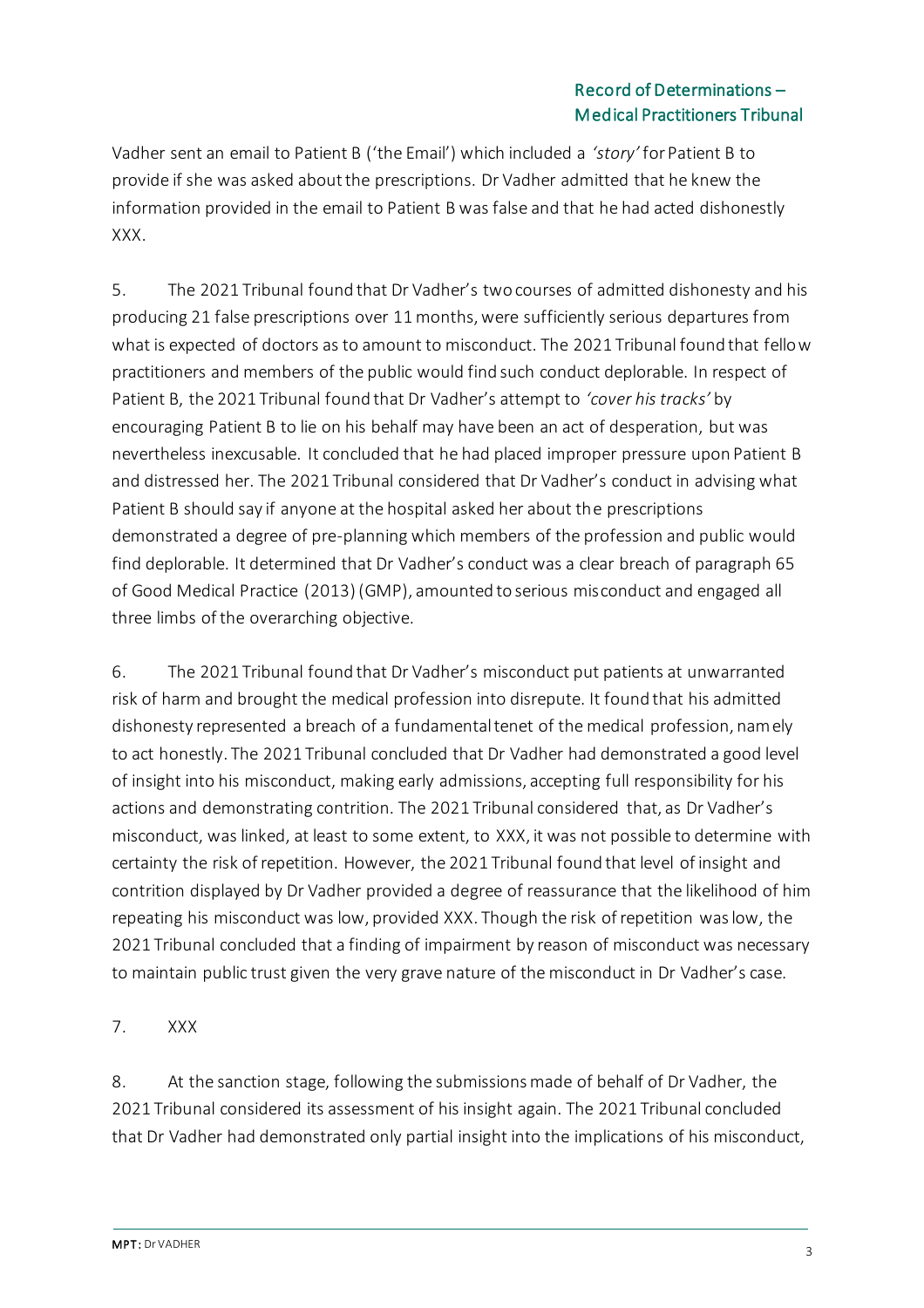# Record of Determinations – Medical Practitioners Tribunal

both in terms of their impact on Patient A and Patient B and their wider impact on the medical profession and the public. XXX. The 2021 Tribunal concluded that Dr Vadher had XXX a significant way to go in demonstrating sufficient insight into his misconduct.

9. The 2021 Tribunal concluded XXX. However, given the serious, persistent and repeated dishonest conduct of Dr Vadher, it determined that conditions would not be sufficient to satisfy the overarching objective, nor mark the gravity of the 2021 Tribunal's findings. The 2021 Tribunal determined that suspension was the appropriate and proportionate sanction in Dr Vadher's case. It determined to suspend Dr Vadher's registration for a period of nine months.

10. The 2021 Tribunal directed a review and considered that the future reviewing Tribunal would be assisted by:

- Evidence of reflection on the impact that his misconduct has had on the reputation of the profession and on public confidence in him;
- Evidence of any learning with respect to medical ethics and the importance of integrity in medical practice;
- Evidence of any reflection that his actions had on Patients A and B, particularly given that Patient B was an aspiring medical health professional;
- XXX;
- XXX;
- XXX; and
- Evidence that he has kept his medical knowledge and skills up to date through Continuing Professional Development ('CPD'), for example online CPD and clinical attachments.

11. Dr Vadher's registration was made subject to an immediate order of suspension by the 2021 Tribunal.

12. Having had regard to the background, this Tribunal went on to consider whether Dr Vadher's fitness to practise remains impaired.

# The Evidence

13. The Tribunal received documentary evidence that included but was not limited to: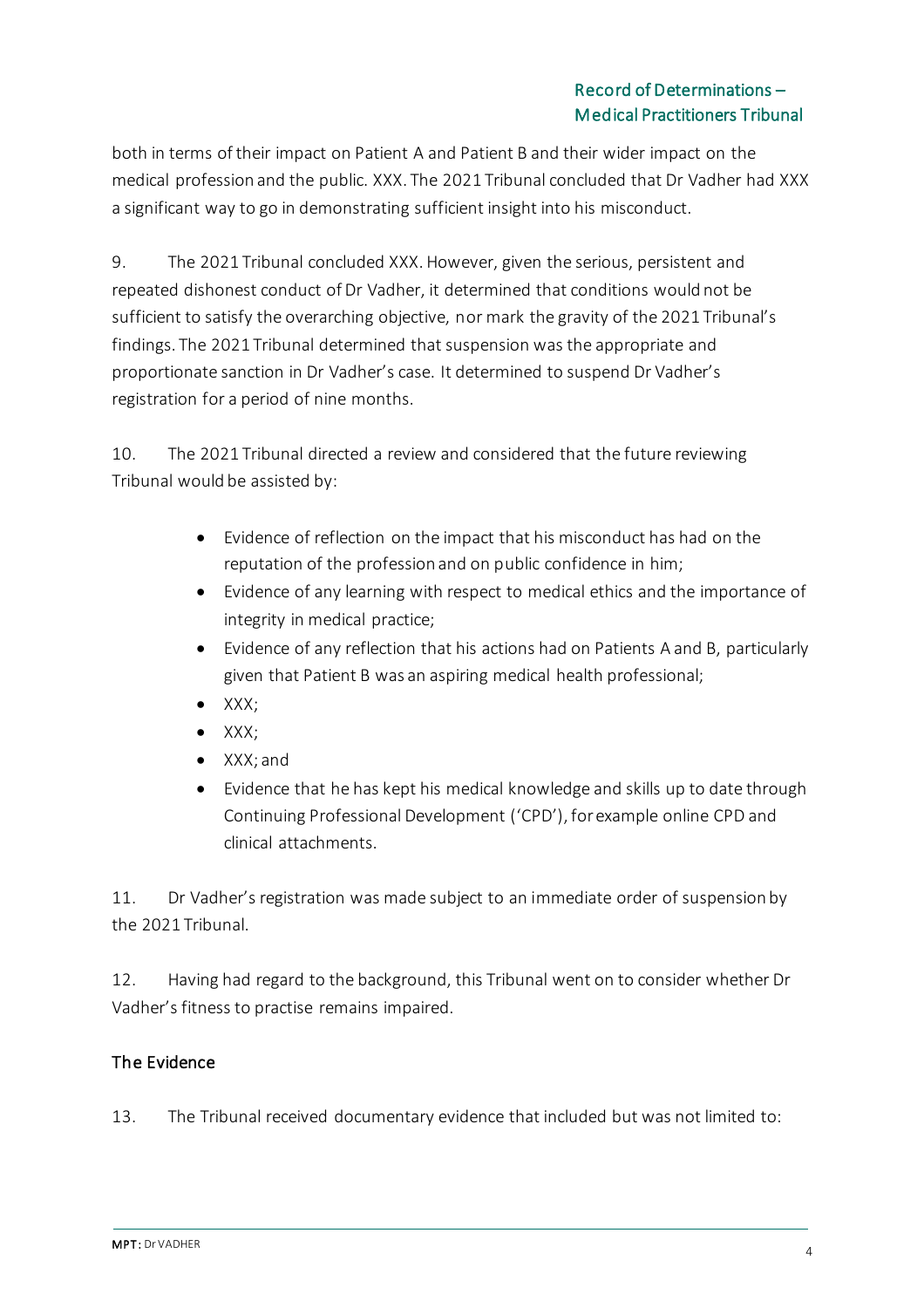- The 2021 Tribunal's Record of Determinations;
- Email correspondence between Dr Vadher and the GMC, various dates;
- XXX;
- XXX;
- XXX;
- XXX;
- Dr Vadher's submissions, including personal reflections, Continuing Professional Development (CPD) certificates and his hopes and plans for the future.

14. Dr Vadher chose not to give evidence at the impairment stage of the hearing. No adverse inference was drawn from this decision.

# **Submissions**

15. On behalf of the GMC, Ms Badman, Counsel, set out the background to Dr Vadher's case. XXX. In respect of his misconduct, Ms Badman acknowledged that Dr Vadher had demonstrated insight, reflection, remorse and shame into his misconduct and therefore the GMC was neutral on current impairment.

16. On behalf of Dr Vadher, Dr Sailesh Vadher asked the Tribunal to carefully consider all of the written submissions provided. Dr Sailesh Vadher submitted that Dr Vadher is no longer impaired XXX.

17. Dr Sailesh Vadher submitted that Dr Vadher has changed from who he was before and that he is ready to return to work. Dr Sailesh Vadher accepted that conditions may be placed on Dr Vadher's registration if he were to return to work as patient safety is paramount. Dr Sailesh Vadher encouraged the Tribunal to ensure any such conditions are workable.

# The Relevant Legal Principles

18. The Tribunal reminded itself that the decision of impairment is a matter for the Tribunal's judgement alone. As noted above, the 2021 Tribunal set out the matters that a future Tribunal may be assisted by. This Tribunal noted it is for the doctor to satisfy it that he would be safe to return to unrestricted practise.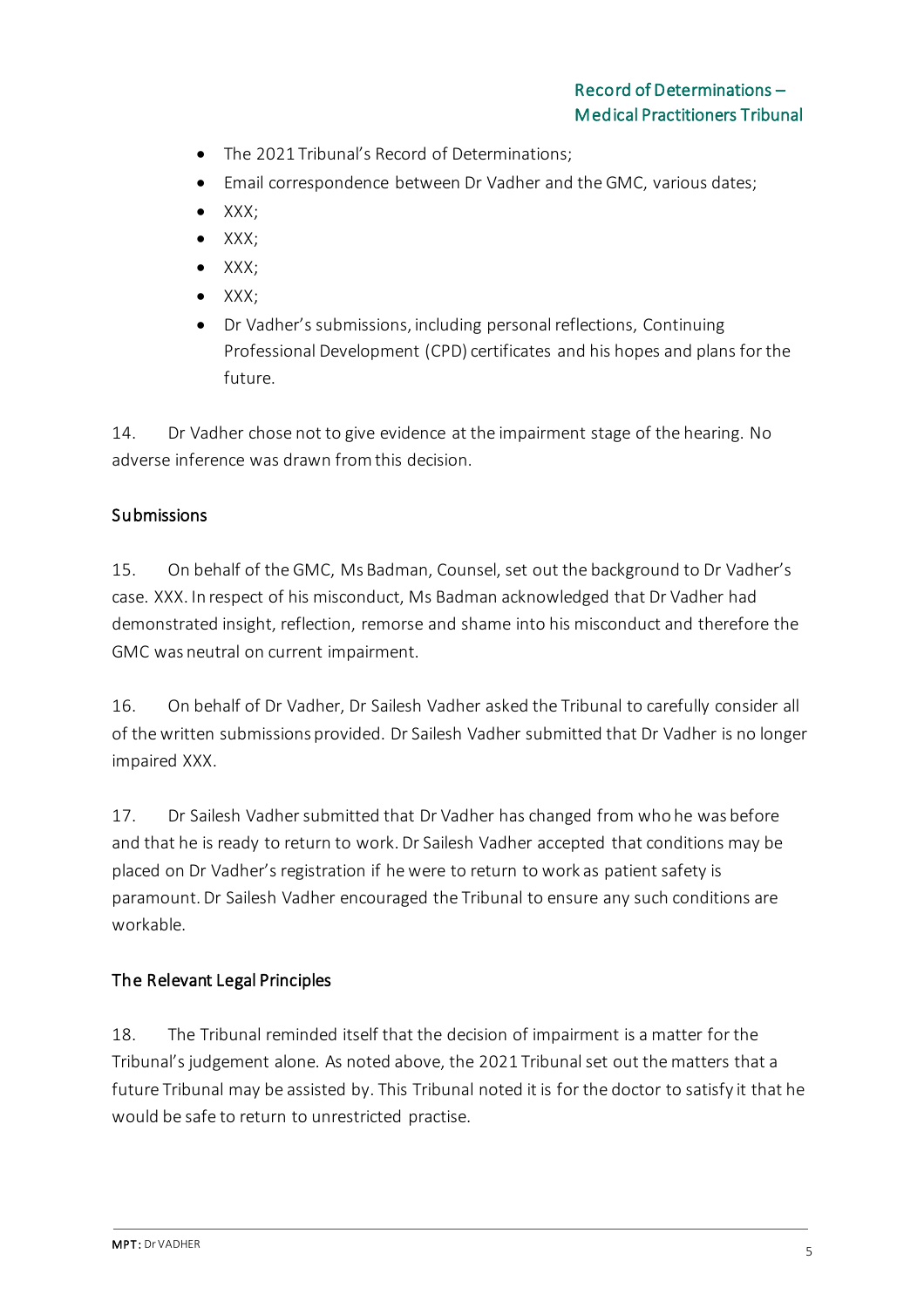# Record of Determinations – Medical Practitioners Tribunal

19. This Tribunal must determine whether Dr Vadher's fitness to practise is impaired today, taking into account his misconduct XXX at the time of the events and any relevant factors since then such as whether the matters are remediable, have been remedied and any likelihood of repetition.

#### The Tribunal's Determination on Impairment

#### **Misconduct**

20. The Tribunal first considered whether Dr Vadher's fitness to practise is currently impaired by reason of his misconduct.

21. The Tribunal had regard to the evidence Dr Vadher had provided. It acknowledged that Dr Vadher had addressed each of the matters that the 2021 Tribunal had set out the reviewing Tribunal would be assisted by.

22. The Tribunal noted and was impressed by Dr Vadher's thoughtful and detailed reflections. It considered he had sought to reflect on and address all of the concerns raised by the 2021 Tribunal regarding the limitations of his insight and remediation. The Tribunal accepted Dr Vadher's candid acknowledgement that he had not, during the 2021 Tribunal, understood why his insight was found to be limited. However, having had regard to his reflective statement, the Tribunal was satisfied that Dr Vadher he had taken time to ensure he fully understood the findings of the 2021 Tribunal, addressed the concerns raised and carefully set out how his perspective on his own behaviour and the impact of it had changed over time.

23. The Tribunal was also impressed by Dr Vadher's CPD activities which represented in excess of 60 hours relevant both to his speciality in emergency medicine and seeking to address the findings of the 2021 Tribunal. The Tribunal considered that the modules completed by Dr Vadher represented an engagement in a methodical course of remediation in respect of XXX his misconduct XXX along with the need to maintain his clinical skills and knowledge. The Tribunal also noted that Dr Vadher had arranged an appraisal during the course of his suspension and that he had been open and honest with his appraiser as to his circumstances including that he was currently suspended from practice.

24. The Tribunal was satisfied on the basis of the evidence before it that Dr Vadher has been forthright about his suspension and the reason for it, both to himself, his appraiser XXX.